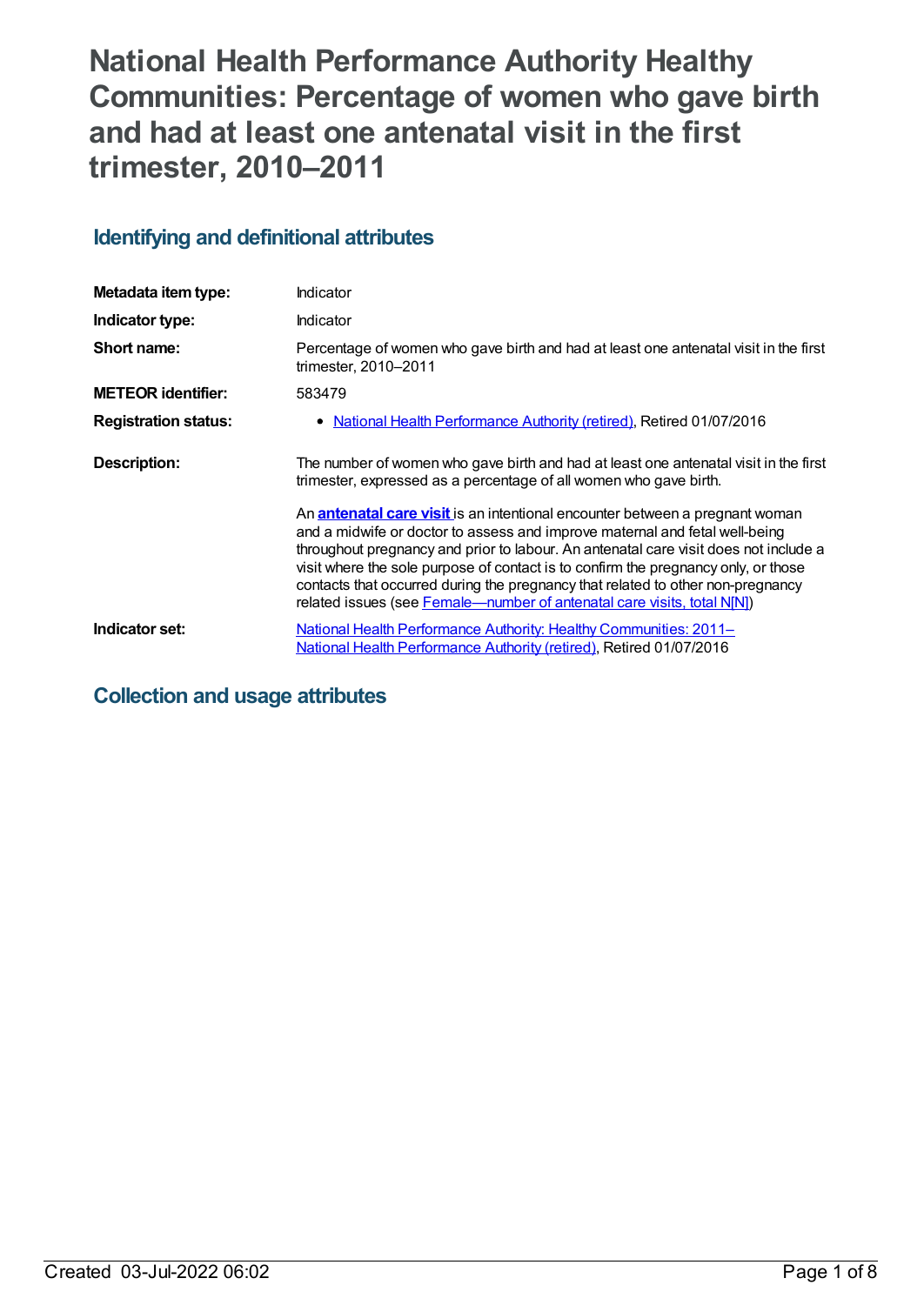**Computation description:** First trimester is defined as within the first 13 weeks of pregnancy.

Births include both live births and stillbirths of at least 20 weeks gestation or 400 grams birth weight.

The percentages of women who gave birth and had at least one antenatal visit in the first trimester are calculated at Medicare Local catchment and Medicare Local peer group levels for:

- **All women** who gave birth during the **two** calendar years from **1 January 2010 to 31 December 2011**
- **Aboriginal and Torres Strait Islander women** who gave birth during the **two** calendar years from **1 January 2010 to 31 December 2011**.

Analysis by Medicare Local catchment and Medicare Local peer group is based on Statistical Local Area (SLA) of usual residence of the mother, irrespective of where the birth occurred.

Women who gave birth at any time during the two calendar years from 1 January 2010 to 31 December 2011 are included. Therefore, women who gave birth more than once during the two-year period are counted for each birth.

Women whose gestation at first antenatal visit was unknown or not stated are excluded.

Australian non-residents and residents of external territories are excluded.

State and territory differences in definitions and methods used for data collection affect the comparability of these data across state and territory jurisdictions and lower levels of geography within these jurisdictions. The following caveats apply to the data for 2010 and 2011:

- In Western Australia, gestational age at the first antenatal visit is reported by birth hospital, therefore data may not be available for women who attend their first antenatal visit outside the birth hospital
- $\bullet$  In Tasmania, data on duration of pregnancy at the first antenatal visit was not reported by hospitals still using the paper-based form for collection of NPDC data, so these data should be interpreted with caution
- $\bullet$  In the Australian Capital Territory, the first hospital antenatal clinic visit is often reported as the first antenatal visit and, in many cases, earlier antenatal care provided by the woman's GP is not reported.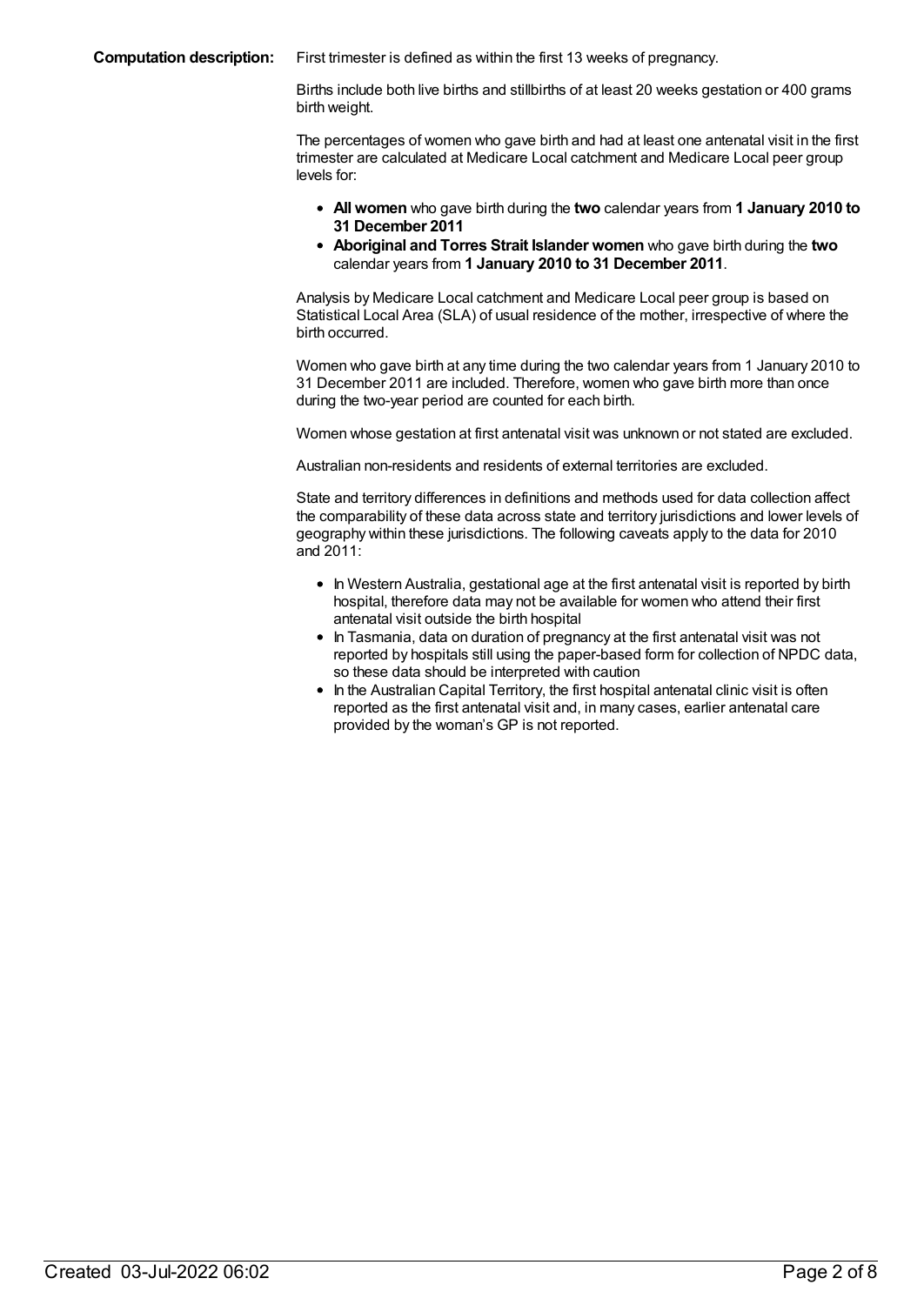#### **Computation:** (Numerator ÷ Denominator) x 100

#### **Reliability of percentages**

National Perinatal Data Collection (NPDC) data are based on administrative data and therefore are not subject to sampling error. However, when the counts on which percentages have been calculated are small, the percentages may be subject to natural random variation. To quantify the random variation associated with NPDC data, variability bands were calculated using the standard method for calculating 95% confidence intervals for percentages:

$$
CI(P)_{95\%} = P \pm 100 \times 1.96 \times \sqrt{\frac{P}{\frac{100}{n} (1 - \frac{P}{100})}}
$$

where P = the percentage of women who gave birth and had at least one antenatal visit in the first trimester; and

 $n =$  the number of women who gave birth.

#### **Suppression of estimates**

The variability bands were used to calculate the Relative Standard Error (RSE) for each estimate and this information was used as one of the criteria for suppression of estimates.

Results were suppressed for confidentiality where the numerator was less than 5 and for reliability where the denominator was less than 100. Additional suppression rules based on the limits for RSE were developed and applied to ensure robust reporting of these data at small areas. For a dichotomous proportion, RSE has been defined as the ratio of the standard error and the minimum of the estimate and its complement (100% estimate). Data were suppressed where the RSE was 33% or greater or the variability band width was 33% or greater.

**Numerator:** For all women, the number of women who gave birth between 1 January 2010 and 31 December 2011 and had at least one antenatal in the first trimester.

> For Aboriginal and Torres Strait Islander women, the number of Aboriginal and Torres Strait Islander women who gave birth between 1 January 2010 and 31 December 2011 and had at least one antenatal in the first trimester.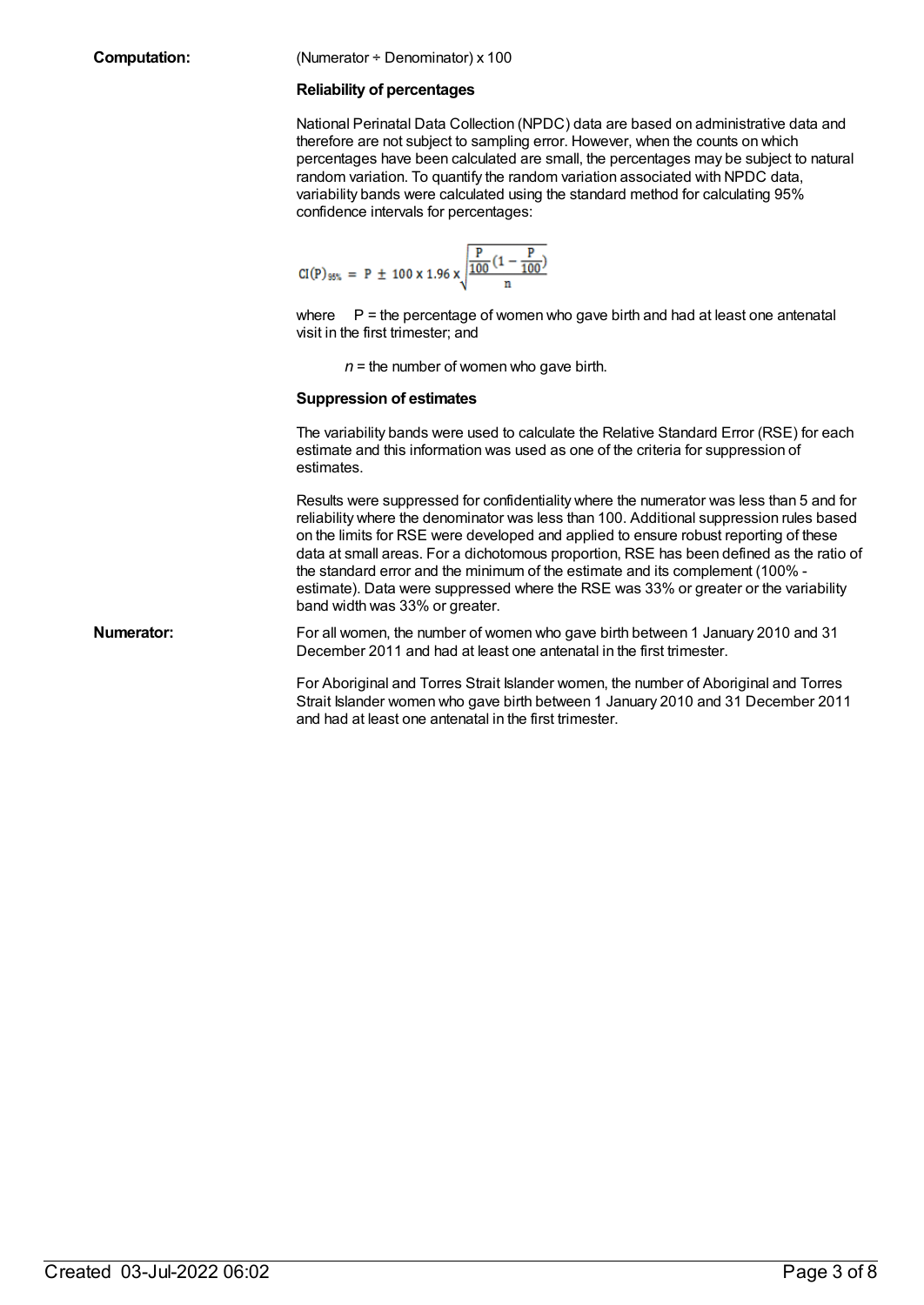[Pregnancy—estimated](https://meteor.aihw.gov.au/content/379597) duration (at the first visit for antenatal care), completed weeks N[N]

#### **Data Source**

**AIHW National Perinatal Data [Collection](https://meteor.aihw.gov.au/content/392479) (NPDC)** 

**NMDS / DSS**

Perinatal NMDS [2010-2011](https://meteor.aihw.gov.au/content/363256)

### **Data Element / Data Set**

[Pregnancy—estimated](https://meteor.aihw.gov.au/content/379597) duration (at the first visit for antenatal care), completed weeks N[N]

#### **Data Source**

**AIHW National Perinatal Data [Collection](https://meteor.aihw.gov.au/content/392479) (NPDC)** 

**NMDS / DSS**

[Perinatal](https://meteor.aihw.gov.au/content/426735) NMDS 2011-12

#### **Guide for use**

Data source type: Administrative by-product data

Include women who gave birth in the two calendar years between 1 January 2010 and 31 December 2011 and whose estimated pregnancy gestation at the first antenatal visit was less than 14 completed weeks, i.e. value < 14.

**Denominator:** For all women, the number of women who gave birth between 1 January 2010 and 31 December 2011 and had a known gestation at first antenatal visit.

> For Aboriginal and Torres Strait Islander women, the number of Aboriginal and Torres Strait Islander women who gave birth between 1 January 2010 and 31 December 2011 and had a known gestation at first antenatal visit.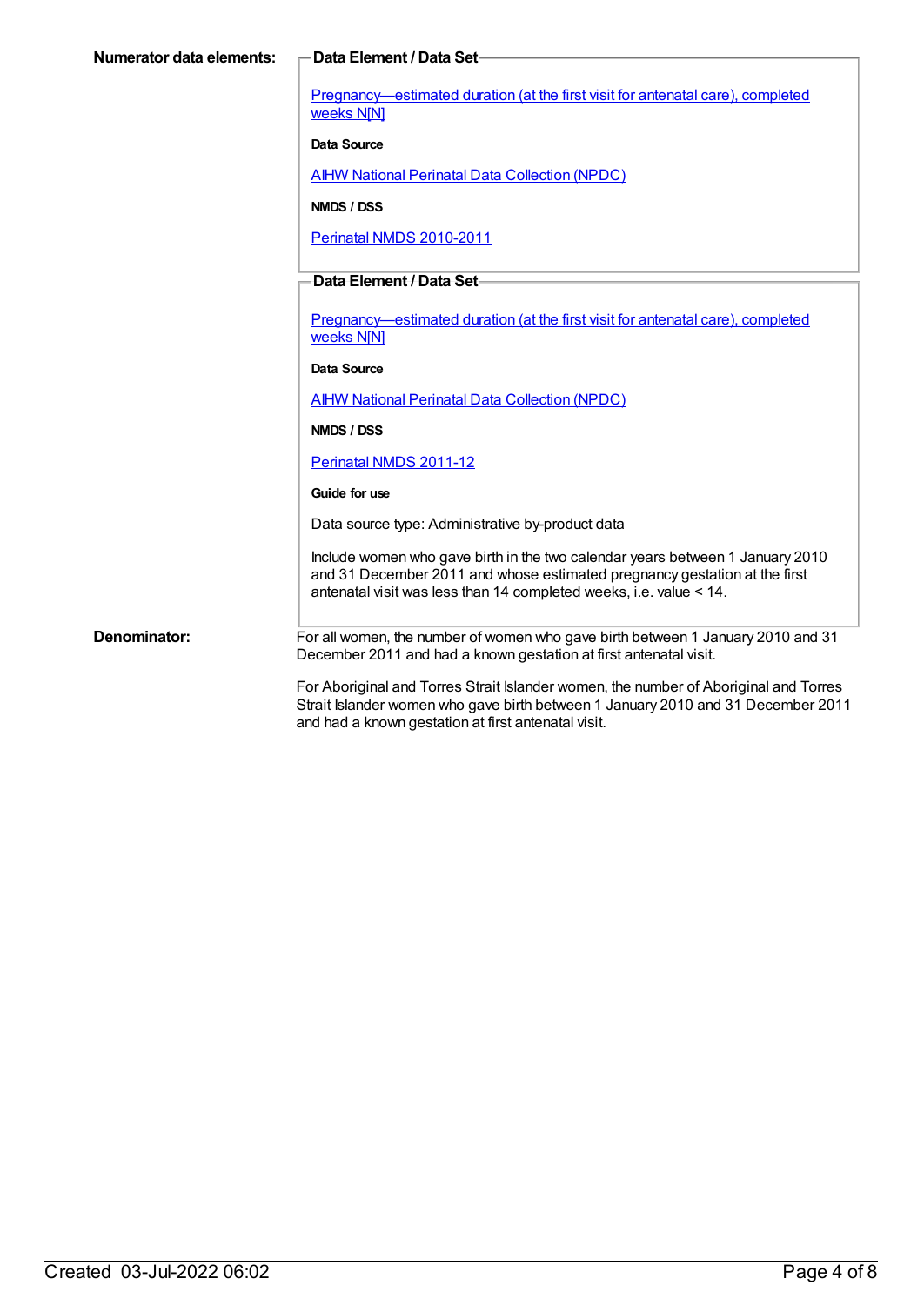# **Denominator data elements: Data Element / Data Set** [Pregnancy—estimated](https://meteor.aihw.gov.au/content/379597) duration (at the first visit for antenatal care), completed weeks N[N] **Data Source AIHW National Perinatal Data [Collection](https://meteor.aihw.gov.au/content/392479) (NPDC) NMDS / DSS** Perinatal NMDS [2010-2011](https://meteor.aihw.gov.au/content/363256) **Data Element / Data Set** [Pregnancy—estimated](https://meteor.aihw.gov.au/content/379597) duration (at the first visit for antenatal care), completed weeks N[N] **Data Source** AIHW National Perinatal Data [Collection](https://meteor.aihw.gov.au/content/392479) (NPDC) **NMDS / DSS** [Perinatal](https://meteor.aihw.gov.au/content/426735) NMDS 2011-12 **Guide for use** Data source type: Administrative by-product data Include women who gave birth in the two calendar years between 1 January 2010 and 31 December 2011 and whose estimated pregnancy gestation at the first antenatal visit was known i.e. value ? 99. **Disaggregation:** The percentages of women who gave birth and had at least one antenatal visit in the first trimester are calculated at Medicare Local catchment and Medicare Local peer group levels for: All women who gave birth during the two calendar years from 1 January 2010 to 31 December 2011 Aboriginal and Torres Strait Islander women who gave birth during the two calendar years from 1 January 2010 to 31 December 2011. For 2007–2011, Indigenous status of mother is derived from [Person—Indigenous](file:///content/291036) status, code N. For 2010 and 2011, Medicare Local catchment is derived from [Person—area](file:///content/386783) of usual residence, geographical location code (ASGC 2009) NNNNN and [Person—area](file:///content/426285) of usual residence, geographical location code (ASGC 2010) NNNNN. Medicare Locals plan and fund health services in communities across Australia. They help to ensure patients can access the care they need, particularly when a variety of health workers are involved in providing treatments. A Medicare Local catchment refers to the geographic area of a Medical Local (see Administrative health region-Medicare Local identifier, code AANNN) Medicare Local peer groups are the grouping of the 61 Medicare Locals into seven peer groups, which allows Medicare Locals to be compared to other Medicare Locals with similar characteristics, and to the average for their peer group (see Administrative health [region—Medicare](file:///content/550733) Local peer group, code N). This grouping was undertaken by the National Health Performance Authority using statistical cluster analysis of 2006 Census based socioeconomic status for each Medicare Local and, 2006 Census based Remoteness Area categories (ABS cat. no. 2039.0). Additional information on the average distance to the closest large city and major hospital (A1 public hospital peer group classification, 2010–11) contributed to the assignment of Medicare Locals to peer groups. Groupings were tested for face validity with a stakeholder group. The National Health Performance Authority has created 7 peer groups: Metro 1 to 3, Regional 1 and 2 and Rural 1 and 2. See Healthy [Communities:](http://www.myhealthycommunities.gov.au/Content/publications/downloads/NHPA_HC_Report_Patient_Exp_Technical_Supplement_March_2013.pdf) Australians' experiences with primary

health care in 2010–11, Technical Supplement for more information.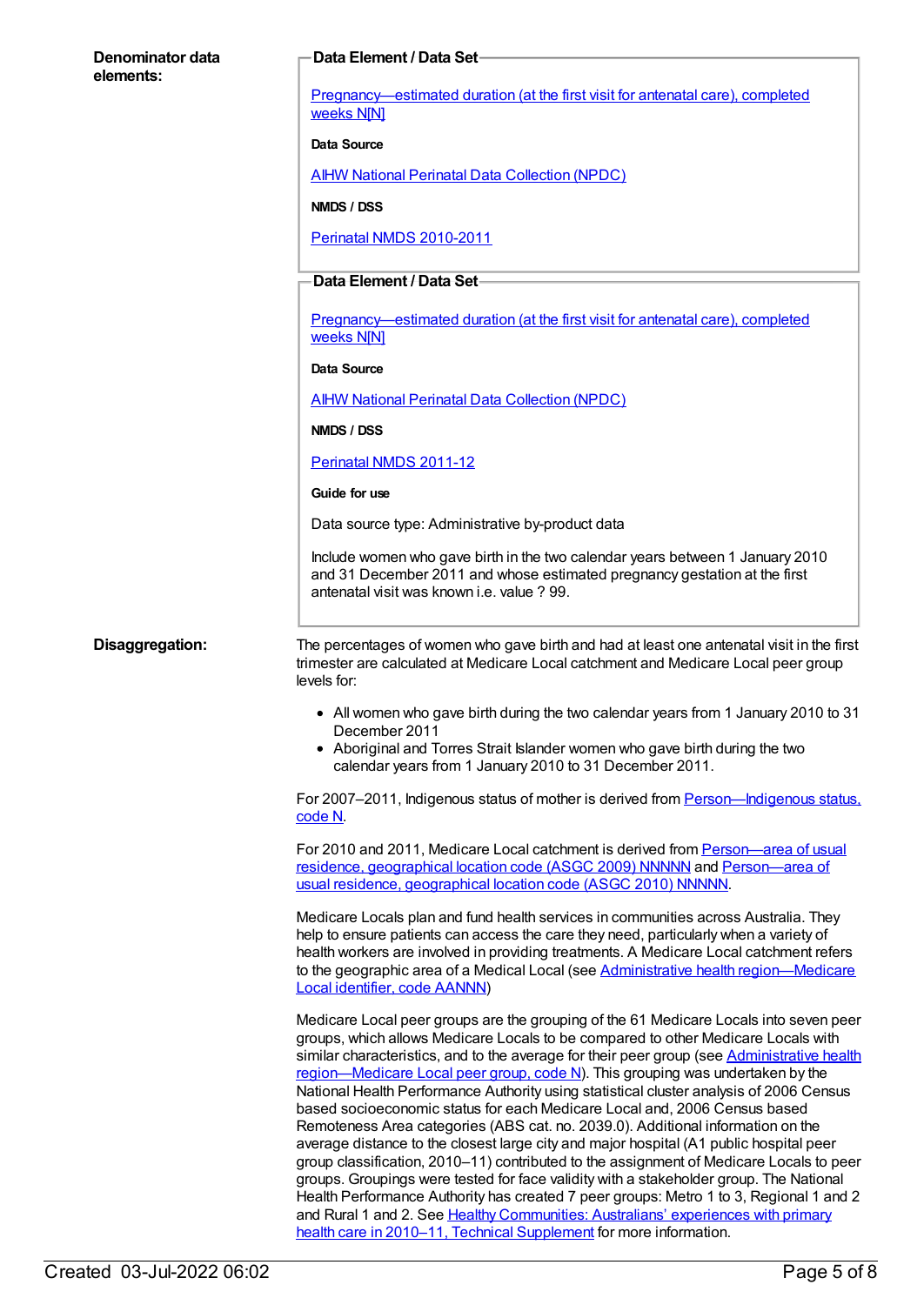#### **Data Element / Data Set**

Person-Indigenous status, code N

**Data Source**

AIHW National Perinatal Data [Collection](https://meteor.aihw.gov.au/content/392479) (NPDC)

**NMDS / DSS**

Perinatal NMDS [2010-2011](https://meteor.aihw.gov.au/content/363256)

### **Data Element / Data Set**

Person-Indigenous status, code N

**Data Source**

AIHW National Perinatal Data [Collection](https://meteor.aihw.gov.au/content/392479) (NPDC)

**NMDS / DSS**

[Perinatal](https://meteor.aihw.gov.au/content/426735) NMDS 2011-12

### **Data Element / Data Set**

[Person—area](https://meteor.aihw.gov.au/content/386783) of usual residence, geographical location code (ASGC 2009) **NNNNN** 

**Data Source**

AIHW National Perinatal Data [Collection](https://meteor.aihw.gov.au/content/392479) (NPDC)

**NMDS / DSS**

Perinatal NMDS [2010-2011](https://meteor.aihw.gov.au/content/363256)

#### **Data Element / Data Set**

[Person—area](https://meteor.aihw.gov.au/content/413233) of usual residence, geographical location CD code, (ASGC 2010) **NNNNNNN** 

#### **Data Source**

AIHW National Perinatal Data [Collection](https://meteor.aihw.gov.au/content/392479) (NPDC)

**NMDS / DSS**

[Perinatal](https://meteor.aihw.gov.au/content/426735) NMDS 2011-12

#### **Guide for use**

Data source type: Administrative by-product data

Used for disaggregation of data by Medicare Local catchment.

Data are attributed to the Medicare Local catchment in which the mother usually resided at the time of the birth, irrespective of where the birth occurred.

Women who could not be allocated to a Medicare Local catchment because their Statistical Local Area (SLA) of usual residence was not stated or was not valid are excluded.

#### **Data Element / Data Set**

Administrative health [region—Medicare](https://meteor.aihw.gov.au/content/513288) Local identifier, code AANNN

#### **Guide for use**

Aggregated data on the percentage of women who gave birth and had at least one antenatal visit in the first trimester are reported by Medicare Local catchment for: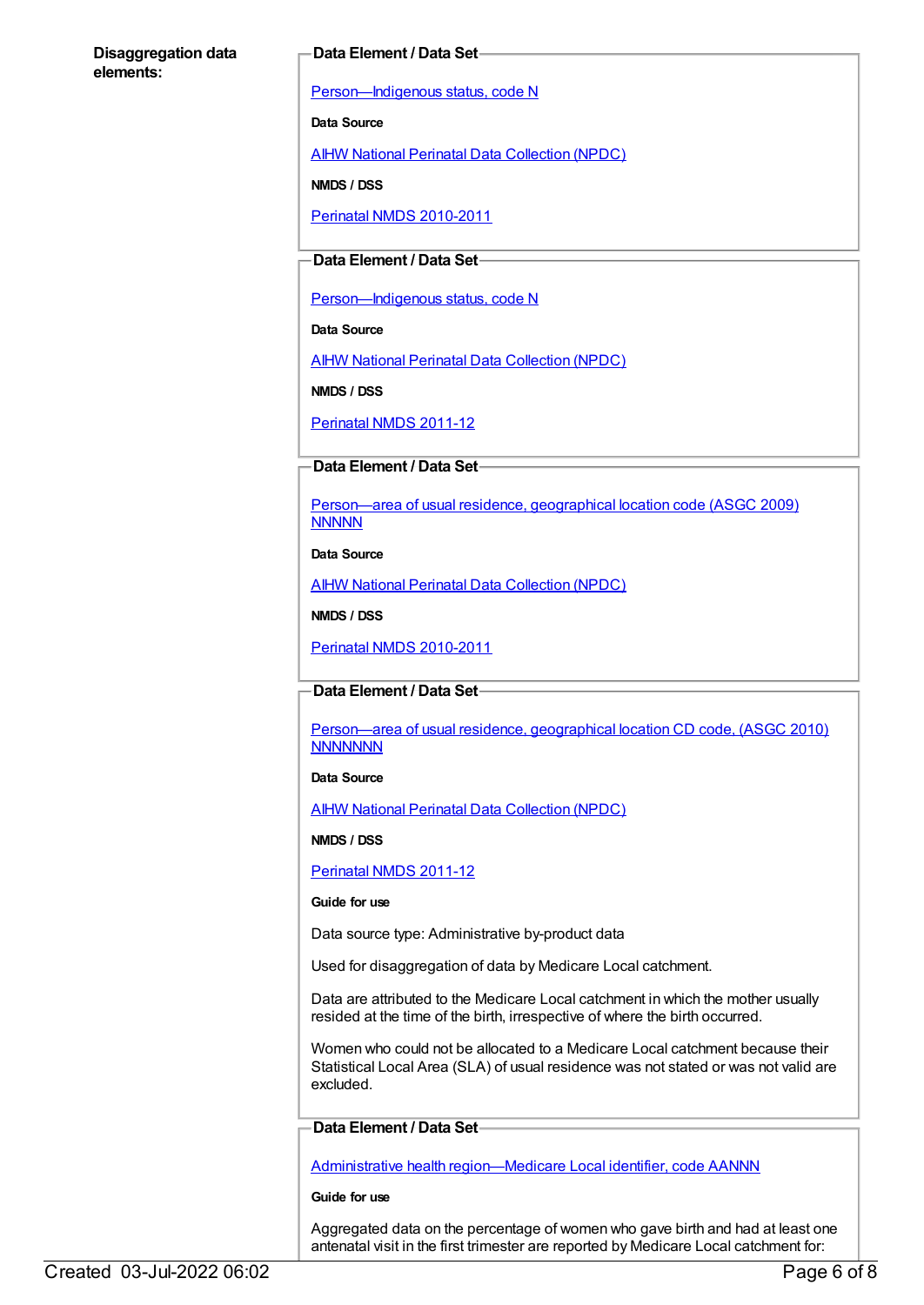|           | • All women who gave birth during the two calendar years from 1 January 2010<br>to 31 December 2011<br>• Aboriginal and Torres Strait Islander women who gave birth during the two<br>calendar years from 1 January 2010 to 31 December 2011.                         |
|-----------|-----------------------------------------------------------------------------------------------------------------------------------------------------------------------------------------------------------------------------------------------------------------------|
|           | Data Element / Data Set-                                                                                                                                                                                                                                              |
|           | Administrative health region-Medicare Local peer group, code N                                                                                                                                                                                                        |
|           | Guide for use                                                                                                                                                                                                                                                         |
|           | Aggregated data on the percentage of women who gave birth and had at least one<br>antenatal visit in the first trimester are reported by Medicare Local peer group for:                                                                                               |
|           | • All women who gave birth during the two calendar years from 1 January 2010<br>to 31 December 2011                                                                                                                                                                   |
|           | • Aboriginal and Torres Strait Islander women who gave birth during the two<br>calendar years from 1 January 2010 to 31 December 2011.                                                                                                                                |
| Comments: | The most recent data currently available from the AIHW National Perinatal Data<br>Collection are for the 2011 calendar year.                                                                                                                                          |
|           | Information is included in the AIHW National Perinatal Data Collection for all live births<br>and stillbirths of at least 400 grams birthweight or at least 20 weeks gestation in<br>Australia, including births in hospitals, in birth centres and in the community. |

# **Representational attributes**

| <b>Representation class:</b> | Percentage |
|------------------------------|------------|
| Data type:                   | Real       |
| Unit of measure:             | Person     |
| Format:                      | NN.N       |

# **Indicator conceptual framework**

**Framework and dimensions:**

#### [PAF-Effectiveness](https://meteor.aihw.gov.au/content/554925)

- [PAF-Appropriateness](https://meteor.aihw.gov.au/content/554929)
- **[PAF-Effectiveness](https://meteor.aihw.gov.au/content/554928) of access**
- **[PAF-Quality](https://meteor.aihw.gov.au/content/554930)** 
	- o **[PAF-Capability](https://meteor.aihw.gov.au/content/554934)**
	- o **[PAF-Continuity](https://meteor.aihw.gov.au/content/554935)**
	- o [PAF-Responsiveness](https://meteor.aihw.gov.au/content/554933)
	- o **[PAF-Safety](https://meteor.aihw.gov.au/content/554932)**
- **[PAF-Sustainability](https://meteor.aihw.gov.au/content/554931)**

## **Data source attributes**

**Data sources: Data Source** AIHW National Perinatal Data [Collection](https://meteor.aihw.gov.au/content/392479) (NPDC) **Frequency** Calendar years ending 31 December each year **Data custodian**

Australian Institute of Health and Welfare

# **Accountability attributes**